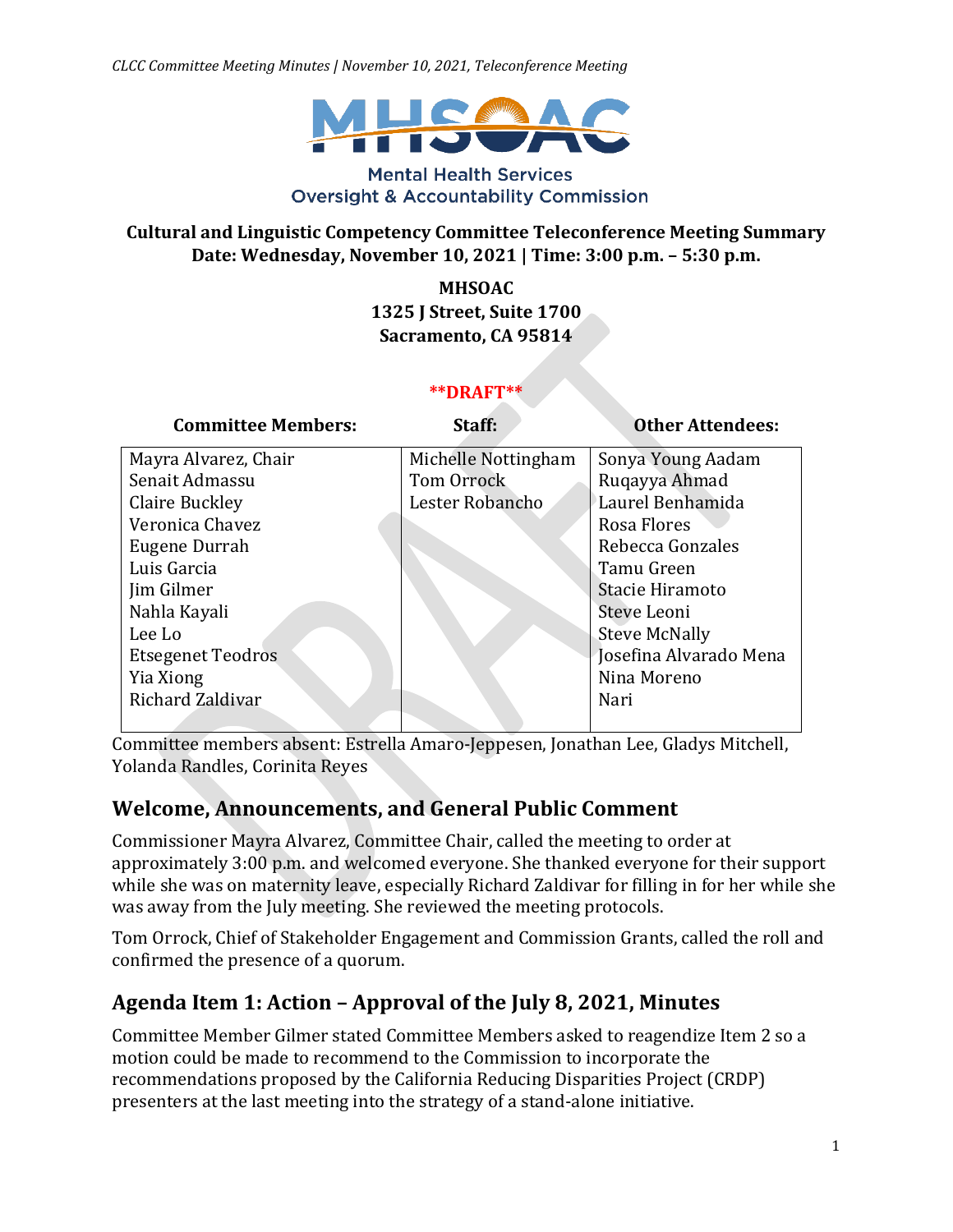### General Public Comment and Public Comment on the Minutes

Stacie Hiramoto, Racial and Ethnic Mental Health Disparities Coalition (REMHDCO), thanked staff for the important items on the agenda but stated the need for materials to be posted to the website sooner to give time for review. The speaker suggested a discussion at the next meeting on Senate Bill (SB) 1004 and the mandated list of prevention and early intervention (PEI) priorities for funding at the local level. The speaker suggested adding transition-age youth (TAY) who are not currently enrolled in college to that list and adding language concerning community-defined evidence-based practices (CDEPs).

Josefina Alvarado Mena, CEO, Safe Passages, and Chair, CRDP Cross-Population Sustainability Steering Committee (CPSSC), noted that the CRDP presentation slides from the July meeting were included in today's meeting materials. The speaker reviewed the recommendations made in the presentation slides, for the record:

- Emphasize TAY generally under Priority 3. Prioritizing just college TAY disadvantages TAY youth of color.
- Add language under Priority 4 to specifically reference CDEPs to programs that can be funded under PEI, such as "culturally-competent and linguistically-appropriate prevention and intervention, including culturally-defined evidence-based practices."
- Include the establishment of hiring preferences for applicants with backgrounds in ethnic studies and related academic disciplines in systems-change efforts.
- Establish mechanisms to incentivize behavioral health employees to take courses in ethnic studies and related academic disciplines to create robust personnel development opportunities to build capacity within existing behavioral health care departments to serve historically marginalized communities.

Josefina Alvarado Mena stated these recommendations can be included in the Commission's Racial Equity Action Plan (REAP) as they already correlate well with Commission and Committee priorities.

Steve McNally, family member, asked about the rules of order being used for meetings and Zoom recordings of meetings. Community engagement is being stifled at the local level. A \$15 million CDC grant contract in Orange County was rejected for various reasons. The speaker asked if the Solano County racial disparities project is rolling out in Orange County. The speaker stated concern that the rollout of CalAIM is being presented in silos - a list of what came out of those meetings needs to be generated. The speaker stated concern about peer certification through CalMHSA and that is looking to go to ad hocs. Anything that makes client and family member journeys more difficult should not be allowed.

Steve Leoni, consumer and advocate, stated meeting materials need to be posted sooner.

Nina Moreno, Ph.D., Director of Research and Strategic Partnerships, Safe Passages, and local evaluator with the CRDP, agreed with adding language to Priority 4 to include CDEPs for racial, ethnic, and LGBTQ communities.

Sonya Young Aadam, CEO, California Black Women's Health Project, agreed with previous speakers about including CDEPs and non-college TAY in the language.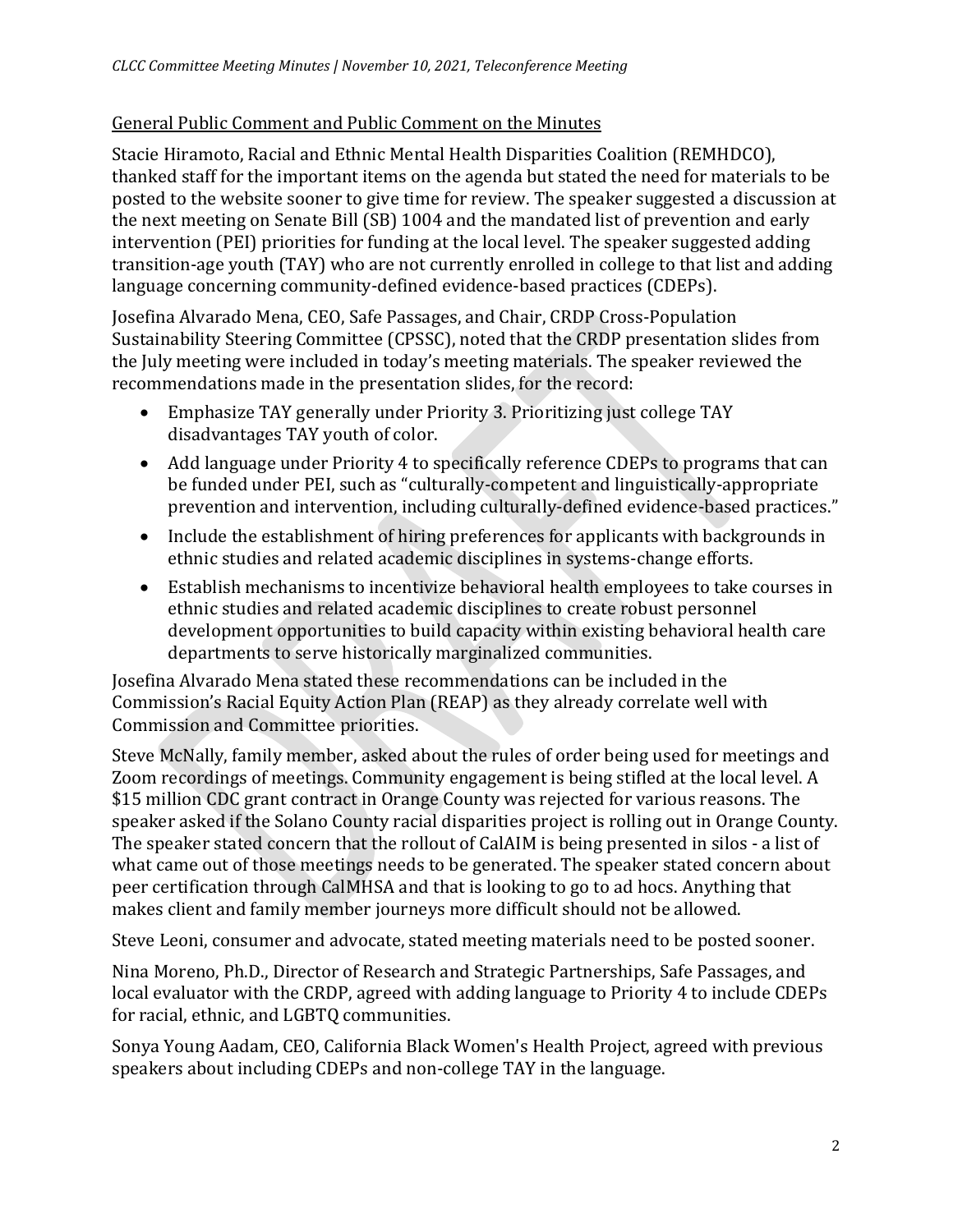Laurel Benhamida, Ph.D., Muslim American Society – Social Services Foundation and REMHDCO Steering Committee, agreed with the Stacie Hiramoto's comments. The speaker stated Afghan refugee youths are one example of why it is important to include non-college TAY in the language.

Rebecca Gonzales, National Association of Social Workers California Chapter and REMHDCO Steering Committee, agreed with Stacie Hiramoto's comments and spoke in support of Drs. Benhamida and Moreno's comments.

Nary, Southeast Asian Resource Action Center and Member of REMHDCO, echoed previous comments about SB 1004 that the new priorities list should be put on the agenda for the next meeting and that non-college TAY should be included in the language.

Chair Alvarez asked for a motion to approve the meeting minutes for the July 8, 2021, CLCC meeting.

Committee Member Zaldivar made a motion to approve the minutes as presented. The motion was seconded by Committee Member Garcia.

Vote recorded with participating members as follows:

- Approve: Committee Members Admassu, Buckley, Chavez, Durrah, Garcia, Gilmer, Kayali, Lo, Teodros, Xiong, and Zaldivar
- Abstain: Chair Alvarez

# **Agenda Item 2: Update and Discussion on the Commission's Racial Equity Action Plan**

Chair Alvarez stated the Committee will hear an update on the progress of the Commission's REAP. She asked to hear about next steps at the December meeting.

Tamu Green, Ph.D., CEO, Equity and Wellness Institute, provided an overview, with a slide presentation, of the Commission's mission, California values, racial inequity in mental health, work to date, root cause analysis, and data review. She stated the root cause analysis identified two areas that are contributing to racial disparities in mental health – distrust of the mental health system due to trauma with multiple systems, and the fact that California's mental health system is based on a medical model with emphasis on individual deficits and diagnosis, rather than systemic and societal causes of mental health needs.

Committee members provided feedback on the following external strategy questions:

Who are potential partners we may want to engage in informing this strategy?

- More agencies are needed to be effective.
- The best partners are the counties. Counties dictate programs and dollars but they do not do a good job with that.
- Work together to formulate a plan to assist in engaging the wider community about the strategy. The movers and shakers exist in at-risk communities and communities of need in the central and rural areas of California.
- Engage entities on the ground so they can put pressure on county jurisdictions to advocate for these types of services and programs.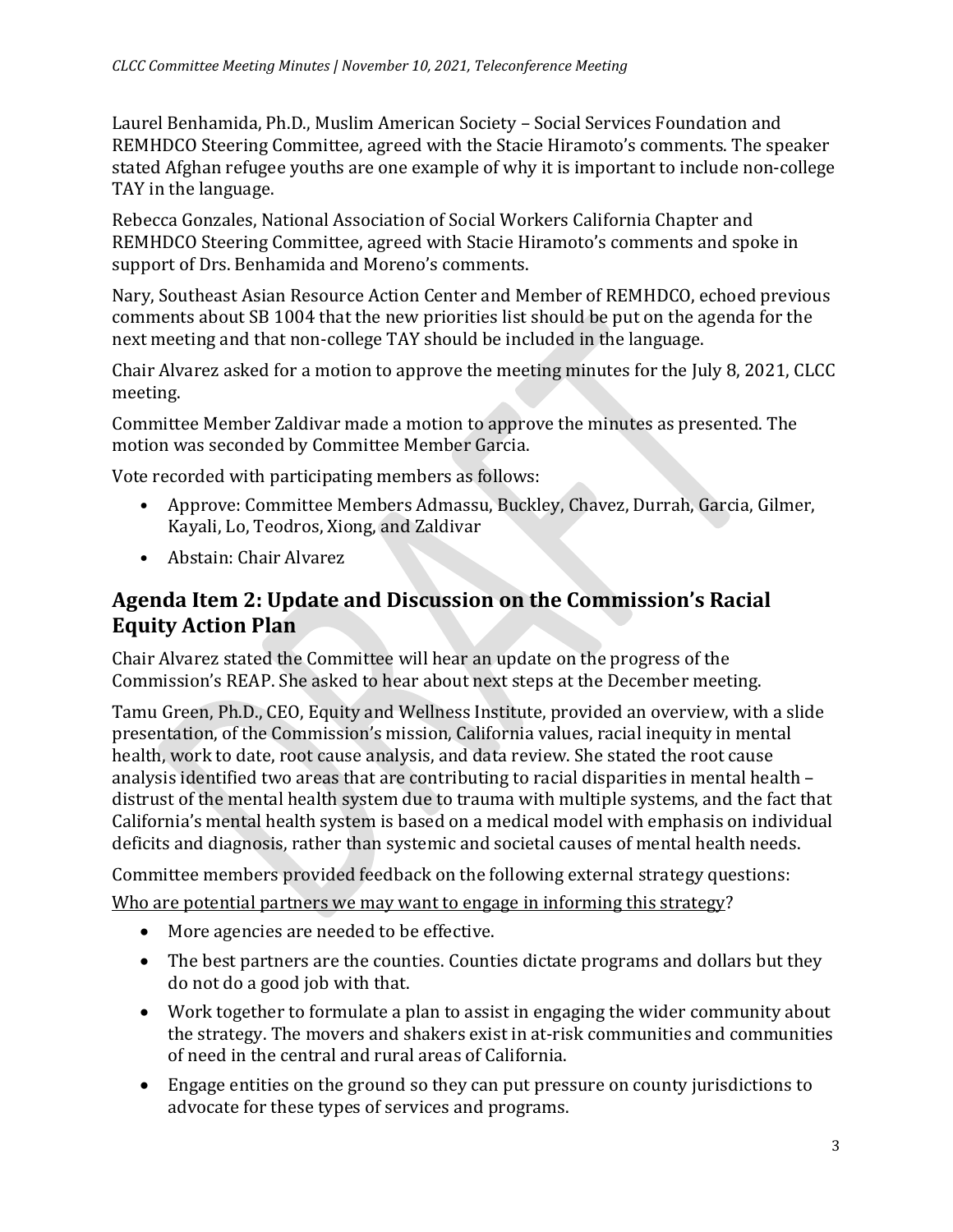- Identify potential partners do not go to the same partners year after year. The communities that are really in need are not at the table but are overlooked.
- Community partners that could do great work collectively are isolated in their work.

Are there examples from others that we might learn from?

- Be intentional in establishing disparity-reduction goals that speak to local internal data and determining if those goals were met at the end of the year.
- Focusing on paperwork does not help immigrant populations.
- The California Mental Health Multicultural Mental Health Coalition (CMMC) is a good model. There should be local and regional CMMCs.
- Counties recognize the power of community-based organizations (CBOs) in the work they are doing with COVID-19 vaccine outreach and education to reach and tap communities, but counties do not utilize that same mentality in mental health spaces. This model needs to be integrated across county departments.
- Accountability. Being held accountable brings results.

What kind of technical assistance would be most helpful to achieve these goals?

- Equity dashboards utilizing available data within electronic health records.
- A statewide database with county information that allows for greater collaboration where counties can learn what other counties are doing and their successes and challenges and feedback could be given.
- Mandatory expectation data on access to services, hospitalizations, and treatment.
- Initiatives must be inclusive of ethnic populations.
- Evaluate strategies to help immigrant and refugee communities. Focus on implementing practices.
- Statewide, regional, and local coalitions are needed to support partners that focus on race, equity, justice, and diversity.
- Policy expertise is needed to help navigate the system.
- Facilitation between the county and community partners. There is a lack of community trust and not valuing community input to help counties be successful.
- TA with counties to better value practices such as CDEPs.
- Facilitate a conversation between community partners to better develop this.
- Important questions are how to include outcomes to measure not only clinical services done but also how counties will provide accountability for them, how success is measured, and the number of services individuals accessed, family participation sessions, and treatment goals that were accomplished.
- Be more flexible to do something different.
- Ensure that culturally- and linguistically-appropriate services are implemented.
- Include everyone at the table when decisions need to be made.
- Fund this initiative alongside the CRDP.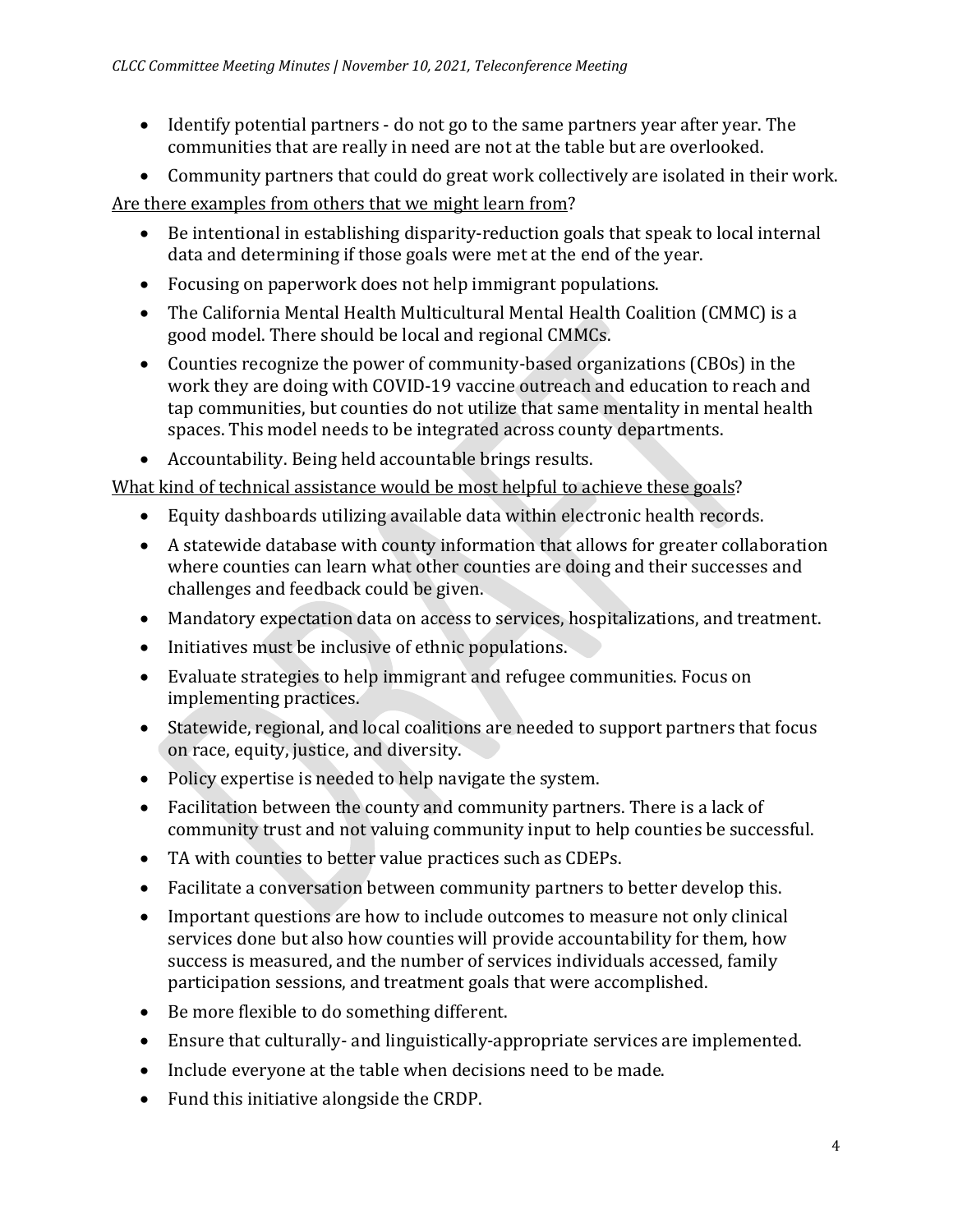- A statewide mandate and funding for local, regional, and statewide coalitions.
- Get resources to build infrastructure for sustainability.

What challenges do you anticipate?

- State flexibility for reimbursement of emerging community practices with communities of color. Many of these practices are currently not covered.
- Language issues, immigration issues, and lack of funding.
- Counties need to adapt new strategies and change the system from the traditional way of doing things.
- COVID-19 pandemic issues.

Committee members provided feedback on the following internal strategy questions:

What are best practices for hiring, retention, and promotion for a diverse employee workforce?

- Incorporate the use of the CLAS Standards and quality improvement action plans with robust input from stakeholders.
- Track data based on staff who leave. Do a deeper dive into exit memos. Develop a racial equity lens in terms of retention practices.
- Ensure that managers, supervisors, and departments are being evaluated based on the organizational culture, whether that organizational culture encompasses a diverse perspective, and whether there is a history of racial bias in these spaces.
- Marketing data should reflect company structure.

What models or resources should we reference in our design?

• UC Berkeley Toolkit for Recruiting and Hiring a More Diverse Workforce.

What are some important considerations for HR practices when seeking to build a more diverse staff?

• Incorporate lived experience into questions, which oftentimes yield more responses from candidates with diverse backgrounds who relate to navigating mental health systems in counties.

## Public Comment

Steve McNally stated concern that behavioral health directors and boards of supervisors have been allowed to do whatever they want regardless of the Commission, the California Behavioral Health Planning Commission, or local boards. The speaker agreed with reaching outside the health care industry for support, and suggested filling cultural competency committees with individuals who also care about behavioral health, but stated the need for agencies that allow that. Every county should have a responsive funding mechanism with a fiscal sponsor so that smaller community providers can get the funding directly so they do not have to hire a person to do reports that are never shared, due to siloing.

Stacie Hiramoto stated it is sometimes difficult to get diversity with one person doing the hiring. The speaker shared the example of a company that hired with a team that included individuals of color from the community. It depends on who is on the hiring team. The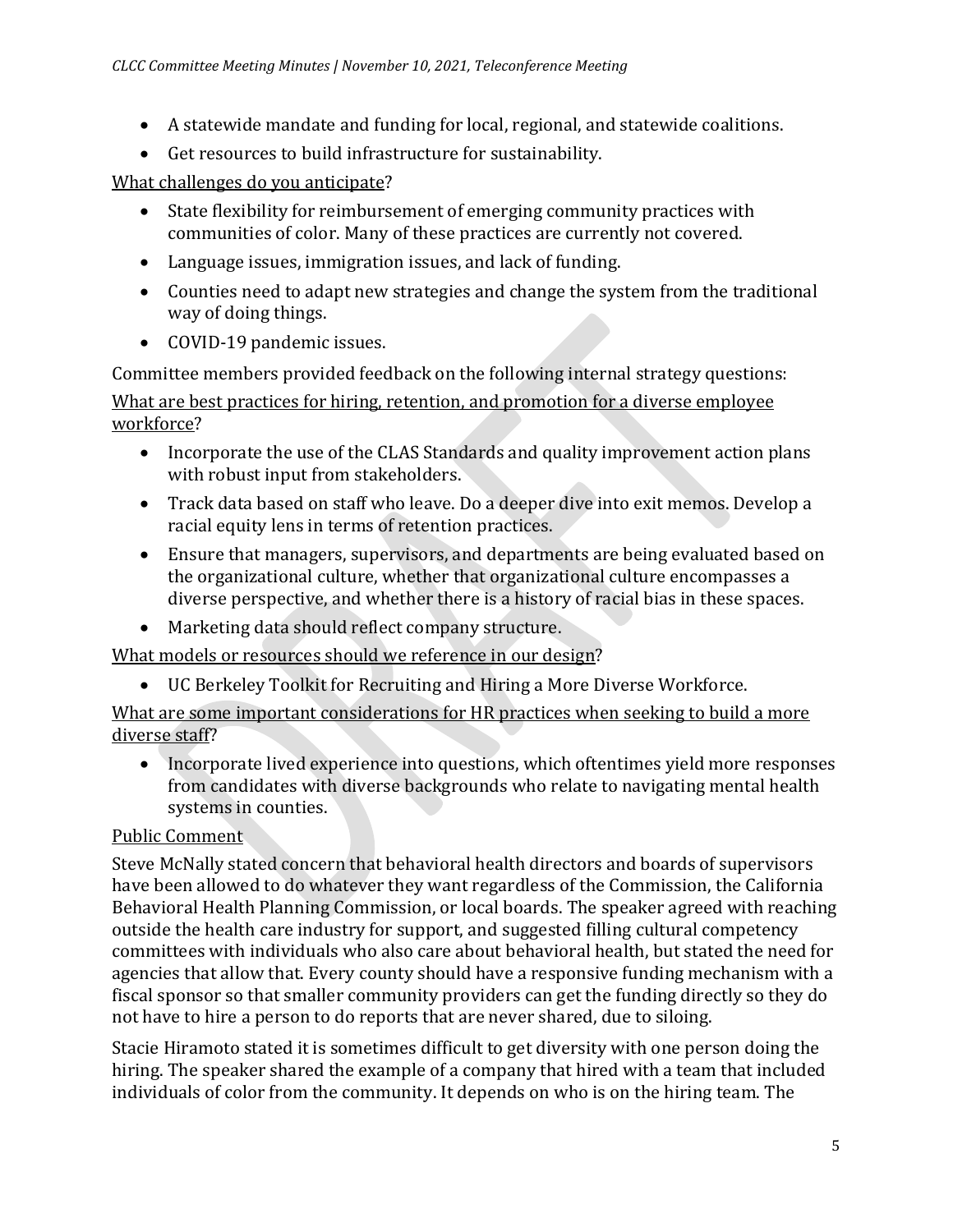Commission should go further than just looking at hiring practices to get a diverse workforce but they should examine the work begin done with their sole-source contracts.

Josefina Alvarado Mena stated there are two glaring areas missing in the proposed plan: accountability and power. There are different ways of doing TA that could create greater accountability and increase the power of the communities, but TA contracts need to be thought about differently. Local advocacy is very powerful because it represents the constituencies of the decision-makers. This is an important connection that is not often discussed. Barriers need to be identified and addressed in order to reduce disparities at the system level. Think about building critical mass of individuals within organizations and counties that are moving in the same way and sharing philosophies about equity.

Sonya Young Aadam stated county agencies and the state government felt that it was critically important to reach out to certain population groups through CBOs to get COVID-19 testing and vaccines done, due to the lack of trust in government. The same should be true to help individuals access mental health care. It is difficult to go county by county trying to convince them that culturally-competent mental health care and PEI is important. Every CBO in the state will stand together with the Commission if it would support better implementation of what is already codified so it happens on the ground.

# **Agenda Item 3: Immigrant and Refugee Stakeholder RFP**

Chair Alvarez stated the Committee will hear an update on progress toward the next round of funding for advocacy on behalf of immigrant and refugee communities.

Lester Robancho, Lead of Advocacy Contracts and Contract Monitor, provided an overview, with a slide presentation, of the background, structure, and lessons learned, of the immigrant and refugee stakeholder advocacy contracts.

Committee members provided feedback on the following discussion questions:

In round one, the Commission directed staff to contract with five local level organizations to expand advocacy, education, and outreach to their local communities. What recommendations do you have regarding this local level approach?

• Cross-cultural capacity-building is important so that one ethnic group is empowered without impacting surrounding ethnic populations.

What advantages would there be in contracting with a statewide advocacy organization to assist the efforts of local immigrant and refugee organizations?

- Recommend a statewide coalition comprised of immigrants, refugees, and other racial, ethnic, and LGBTQ groups working with local entities to help counties with their own local community issues and traumas.
- A statewide advocacy organization would be most beneficial in building crosscommunity solidarity and developing more skilled TA work.
- Partner with the state. A key component of this grant would be advocacy to make policy or to change the usual practice. It is important that the state contractor works with the immigrant and refugee organization at the local level to give solidarity.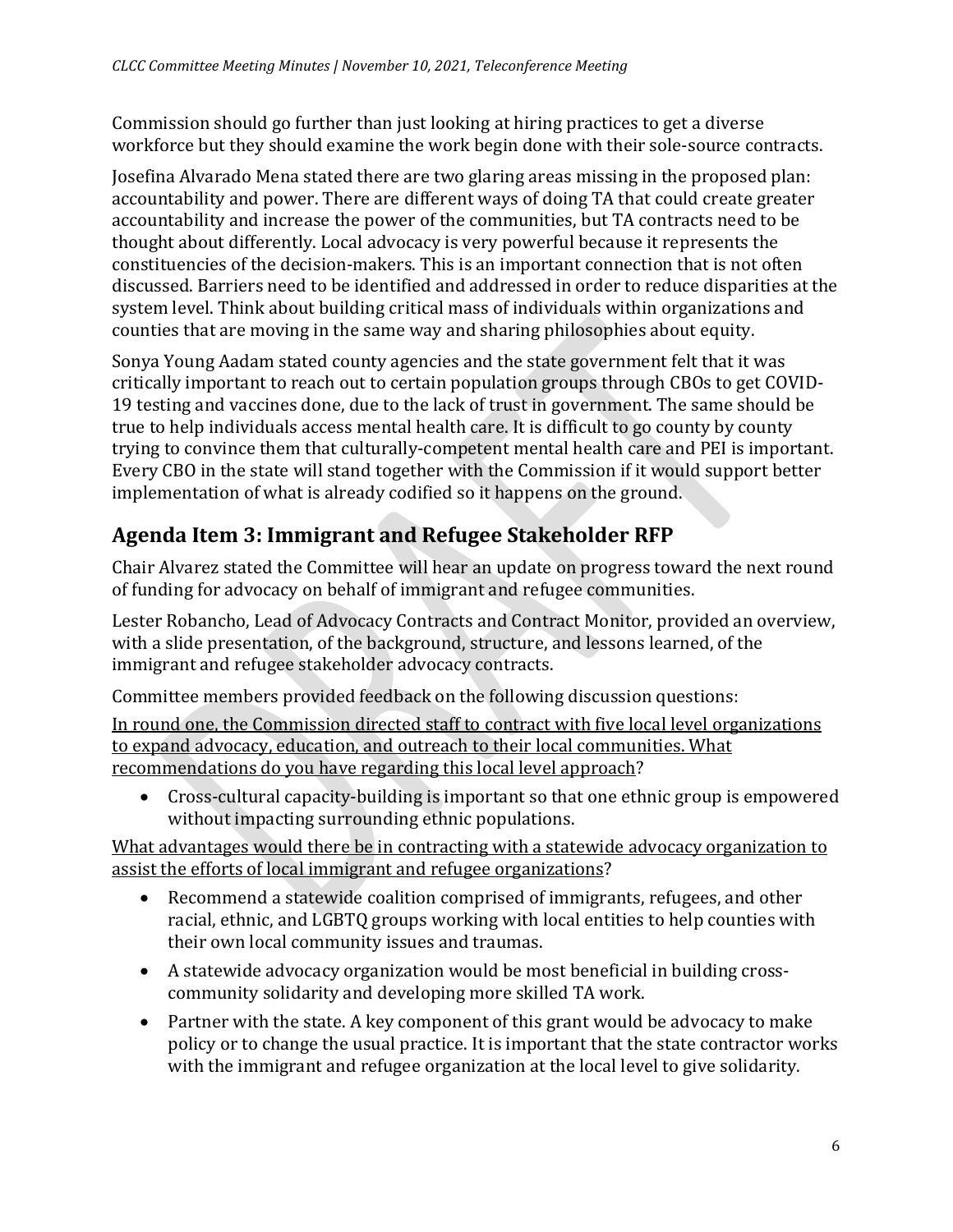Should the Commission award one contract to five specific immigrant and refugee populations or continue to award one contract to an organization within each of the five mental health regions. Is there another approach to consider?

- Best practices include the CMMC model.
- A regional approach is best. Recommendations are about shifting to target groups but this is concerning because many communities of color and immigrant and refugee communities are located in similar regional areas. It is not equitable for one organization to serve immigrant and refugee populations in each area.
- Reconsider the prohibition of sub-grants, which was one of the items that led many organizations to be disqualified because they aimed to partner with other organizations. This is counter-intuitive to the desire to build coalitions and to work in partnership with other local organizations.
- Each contract organization should be awarded versus one. It is better to have a number of contracts specific for each population that fits the language and values of that community.
- Recommend not just one organization being selected collaboration would be more successful. Awarded organizations within the same group with shared values and similar needs could collectively work on the contract.

What should be measured to determine the success of the immigrant and refugee stakeholder contract(s)?

- Look at the baseline. Look at the effort done to increase outcomes.
- Create an interactive database on measures taken that could be tracked.
- Grantee accountability. The indicators for success of outcomes needs to be on the table.
- Immigrant communities bring values, beliefs, ideology, lenses, and many other cultural factors that need to be considered.
- Some organizations that claim to be culturally and linguistically competent provide less than five hours of training per year. These agencies are not competent to provide services for communities.

### Public Comment

Rosa Flores, Senior State Programs Manager, Latino Coalition for a Healthy California, encouraged a continuation of the model of a statewide convenor supporting local-level entities for the immigrant and refugee population. Statewide advocacy should be integrated into the RFP. The speaker spoke in support of an interactive database and measuring awareness, community familiarity with behavioral health and mental health department processes, and reciprocal relationships built between county leaders and community-based organizations particularly those who are historically misrepresented or politically disenfranchised. These are great things to track.

Laurel Benhamida suggested evaluation along the way of the project in the RFP and not just end evaluation. The speaker asked if evaluation reports for current projects are accessible. Advocacy at both the local and statewide levels should be built into the RFP. Communities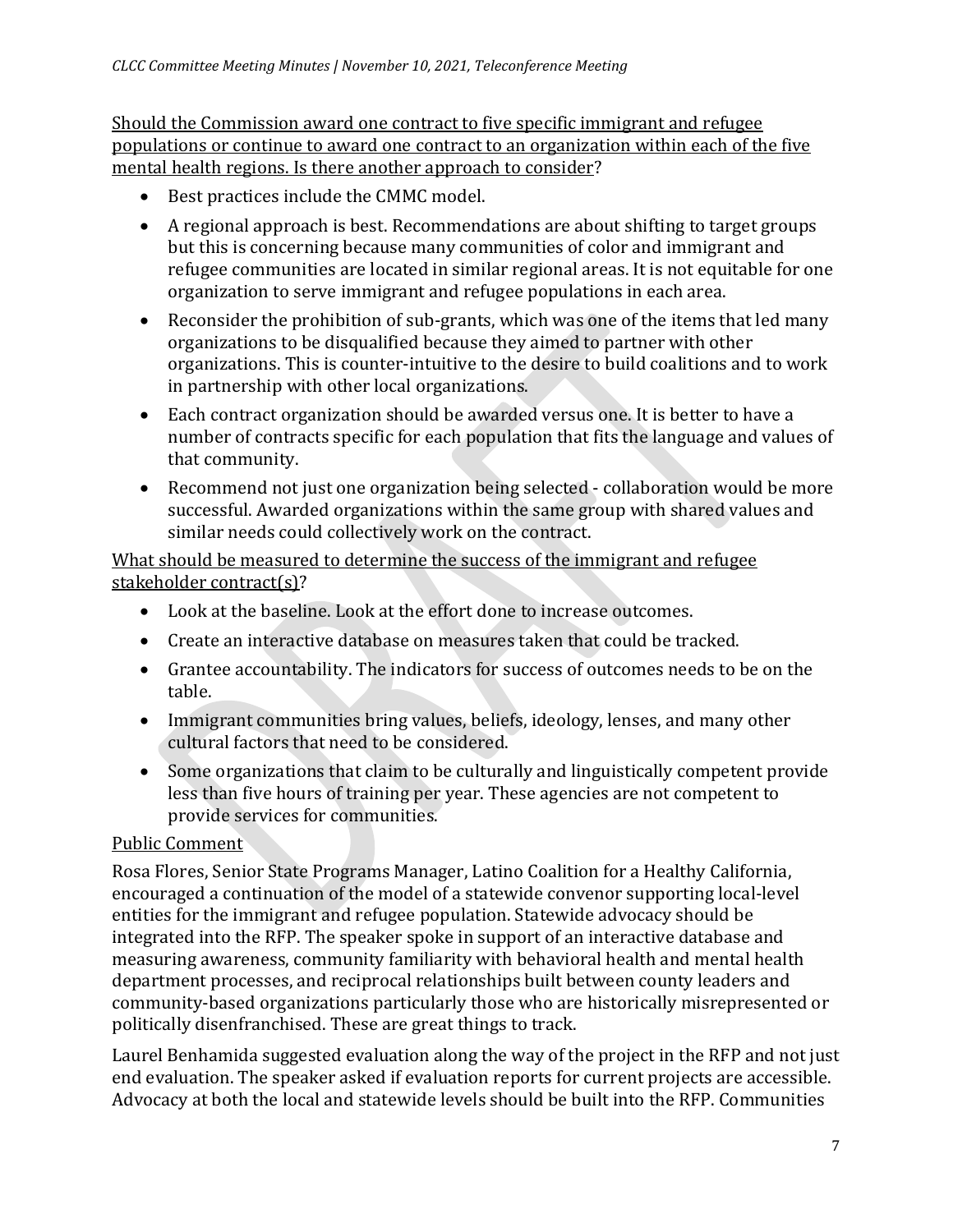must work with counties but, at the same time, there are issues that come up at the state level that must be addressed because they create barriers.

Stacie Hiramoto stated advocacy is needed at both the state and local levels. Immigrant and refugee issues are specialized. The speaker agreed with having a coalition with perhaps 20 to 30 individuals representing 20 to 30 different immigrant and refugee communities from different areas to do work at the state and local levels.

# **Agenda Item 4: Triage RFA Round 3**

Chair Alvarez stated the Committee will hear a presentation on the background and goals of Senate Bill 82, Investment in Mental Health Wellness Act of 2013, also known as Triage.

Mr. Orrock provided an overview of the background, objectives, and timeline for the third round of Triage funding.

Committee members provided feedback on the following discussion questions:

What should be considered when crafting the Request for Application to ensure that ethnically diverse populations are appropriately served by mental health crisis programs?

• No feedback was given.

What are the crisis mental health needs of children 0-5 and how could they be more effectively served by crisis intervention teams?

- Include non-traditional family liaisons, promotoras, and cultural ambassadors for racial and ethnic groups.
	- o First 5 has good models around cultural communities and linguistic competency. Having a community-defined workforce is effective in bringing about additional mental health services particularly around crisis intervention and triage.
- DCFS home-based services focusing on early intervention and support the family.

What are the crisis mental health needs of older adults and how could they be more effectively served by crisis intervention teams?

- Include non-traditional family liaisons, promotoras, and cultural ambassadors for racial and ethnic groups.
	- o Continued home-based providers for seniors and veterans.
- Home-based services focusing on early intervention and support the family with similar ethnic backgrounds.

What crisis intervention service locations should be considered to ensure that people who need the crisis care receive effective and culturally competent crisis care?

• No feedback was given.

### Public Comment

Ruqayya Ahmad, California Pan-Ethnic Health Network (CPEHN), stated Round 3 funding should not go towards co-responder models that work with law enforcement in crisis situations. Invest in community-based models that do not involve law enforcement. Also, from the first point of contact, individuals should receive services in their primary language without fear of criminalization. Programs that receive the funding should be required to